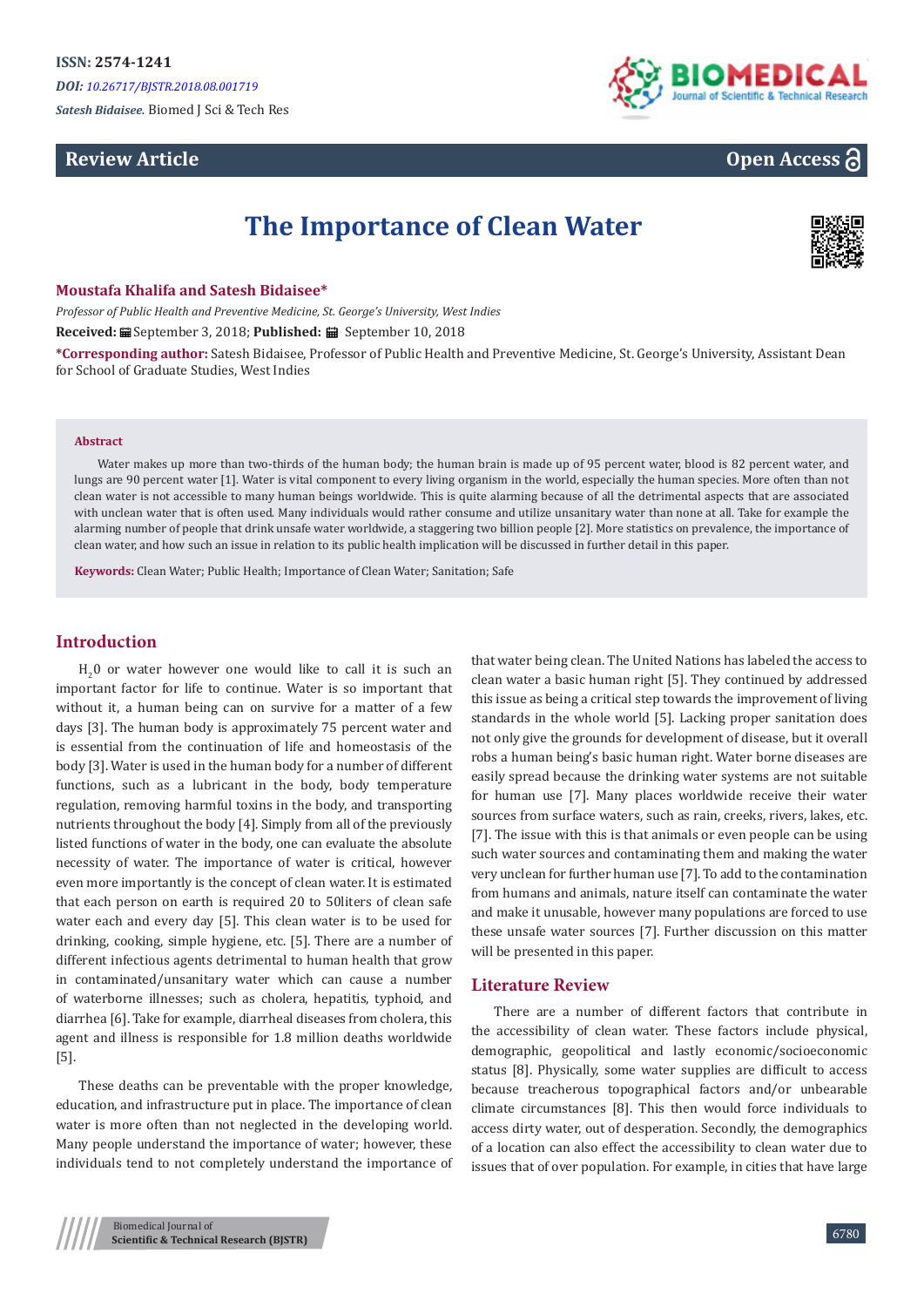populations, some people cannot obtain the appropriate amount of water due to the high demand the population is consuming [8]. Geopolitically speaking, due to water being obtain from river's water flow worldwide, people downstream of locations rely on people upstream to maintain the purity and cleanliness of the water. If a river runs through multiple countries, the likelihood of the water becoming contaminated is greater [8]. Lastly, and most importantly, economic/socioeconomic will have clear implications on accessibility to clean water. Socioeconomic status is very complex by means that is incorporates occupation, education, financial, and location influence [9]. All of these factors can influence how a population can access clean water.

For example, in Matlab, Bangladesh, in communities that have lower socioeconomic status actually have a higher prevalence of cholera outbreaks [9]. Chris Williams from the Water Supply and Sanitation Collaborative Council (WSSCC) said that "People who do not have access to a hygienic toilet and a place to wash their hands are exposed to an array of faecally transmissible and potentially deadly diseases that with improved sanitation are easily preventable...An environment that lacks sanitation and clean water is an environment where achieving other development goals is an impossible dream..." Clean water is an absolute necessity for sanitation and hygiene. These are motors which drive health, social, and economic development around the world [10]. Without clean water however, economic development is unseen. This then becomes a vicious cycle for the the economically disadvantaged groups worldwide. Similar to poverty, those that do not have the fiscal funds to provide access to clean water are obligated to stick to unsafe water, which in turn harms their health and puts them at a disadvantage to excel, in an economically speaking manner.

In Sub-Saharan Africa, approximately 40billion hours every year are lost in the effort of collecting water [11]. These hours are equal to France's entire annual workforce. To add to this astonishing fact, the amount of water needed to be carried is between 40 and 70 pounds of water which can be for extremely long distances [11]. One out of the nine individuals worldwide actually lack the access to clean water [11]. In essence without clean water, a population cannot grow food, building homes is halted, staying healthy is threatened, children cannot attend school, and overall employment in the region is at risk [11]. The community is most effected due not being able to access clean water in terms of health, hunger, and education [11]. The two main factors that hold communities back from their bright futures are illnesses from drinking unsafe water and the time required in fetching water due to access being an issue [11]. If clean water becomes more accessible for populations it can be safe to assume that health will also increase; this in turn will decrease the time lost to sickness. If you have less sick individuals then they are more likely to stay working which can increase economic development [11].

Hunger within the community can also be maintained and controlled by having access to clean water. Food security can be established which is caused because there is less crop loss due to caring for fields in the proper manner [11]. Lastly, education for students is commonly affected because children are often the ones that gather water for families in Africa; this requires them to miss school. If clean water becomes more readily available, young students can stay in school receiving an education. There are tremendous benefits from a educated population as seen throughout developed countries worldwide; these benefits are obviously improved health, economic growth, and political stability [12]. Simply attending school and receiving an education, people in a society are better equipped to prevent diseases. In addition to preventing diseases they are more likely to effectively use the health services they have accessible to themselves [12]. Education and economic growth go hand in hand, in developing countries around the world with each addition year of education it is averaged that their wages tend to increase by 10 percent margin [12].

It has been determined that if a country cannot reach a literacy rate of 40 percent in their adults then that country is at a disadvantage when trying to achieve economic growth [12]. Lastly, educating the population will allow for people to understand their civil rights and recognize what they are entitled to as humans from their governments [12]. Many negative impacts of not having access to clean water have been discussed already, however the list can continue on and on. Take for example diarrhea, which is considered to be the most important public health problem with its relation to unclean water [12]. The numbers are remarkable, four billion cases of diarrhea a year, 1.8 million deaths; of these deaths, approximately 90 percent are said to under the age of five [12]. Another disease that is the leading killer worldwide and predominant in Africa is malaria [13]. Malaria is responsible for approximately 90 percent of the one million deaths worldwide occur in Africa [14]. Nine out of ten cases of malaria worldwide occur specifically in sub-Saharan Africa [14]. The implications of malaria are not just medically relate but economically; economic growth has been slowed due to malaria in Africa by 1.3 percent per year; this equates to a compounded rate of 32 percent of economic decline in the past 35 years [14].

Another negative impact of unclean water is how contaminated water serves a means for the transmission of fecal diseases. Take for example India, three out of five individuals will defecate in the open in rural villages which in turn contaminates the water [15]. This poor sanitation that seen throughout India is responsible for one out of ten deaths and causes India to lose approximately six percent gross domestic product annual [15]. This viscous cycle repeats itself over and over robbing the India as a country from developing to its full potential economically. Such incidents like this which creates unsanitary water sources has been linked to numerous outbreaks of fecal oral diseases, such as cholera and typhoid [7]. Not only is clean water needed to avoid infectious agents from deteriorating life but it is also an absolute necessity for the physiological functions of the body. As most of the body is composed of water, it can be deduced that water is quite important. Water is needed for the basic functions of the human body such as sweating, digestion, brain function, movement, filtration, and much more [16].

For example, an adequate amount of water is need for your body to clean itself by means of perspiration, defecation, and urination [16]. Without water liver and kidney function are impaired and excretion of waste cannot be completed, such as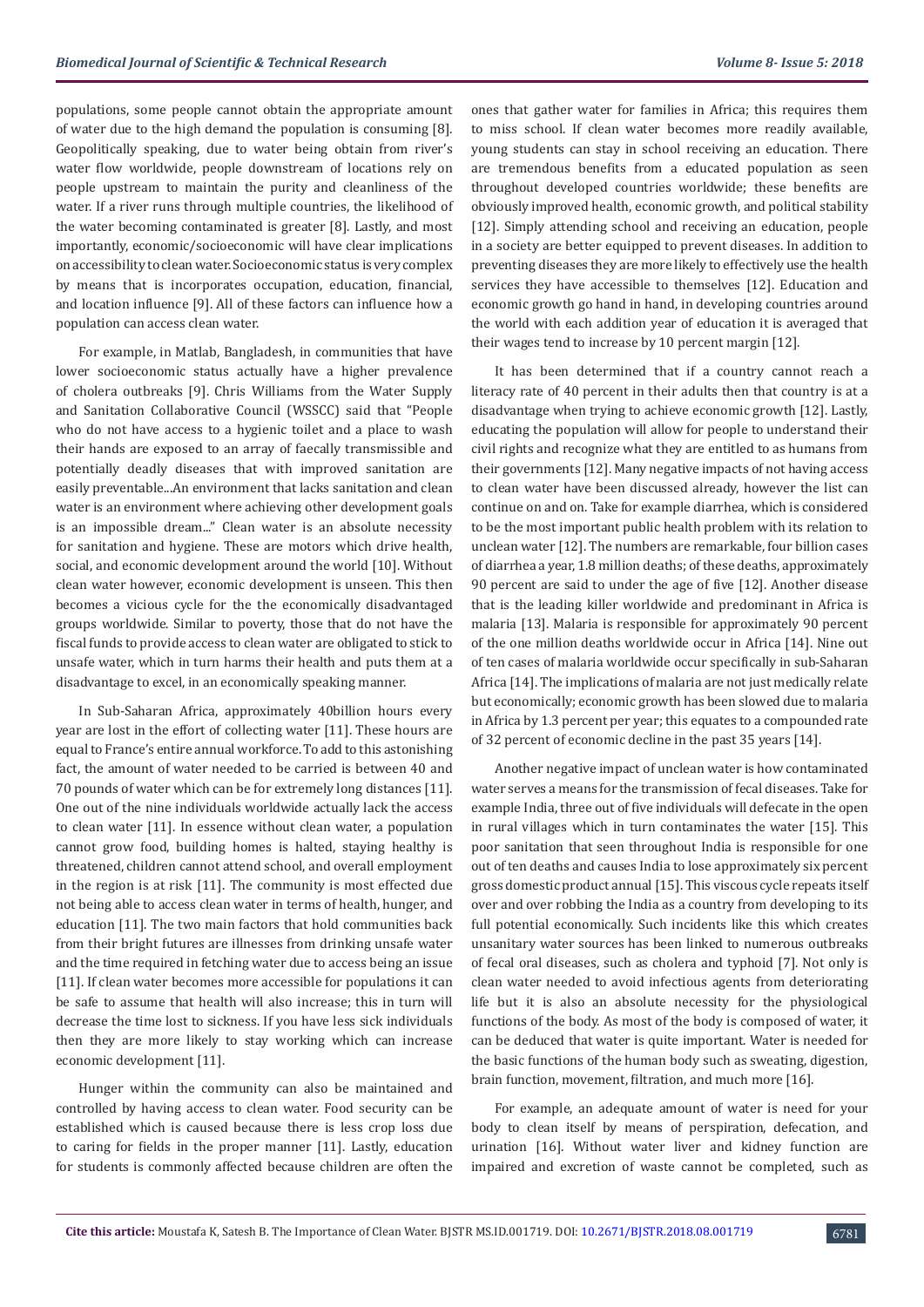urination. In terms of defecation, the body hardens or softens stools by water content [16]. Water also is needed for body temperature regulation; maintain a temperature so that contents within your body do not get overly cold or hot to the point that health is at risk. Hydration is critical for eyes, mouth, and nose; simple matters that many overlooks are strictly regulated by the presence of water [16]. Making sure the human body is hydrated maintains adequate levels of moisture for sensitive areas all throughout the body; such as in the brain, bones, and the blood [16]. These are just a quick overview of the different mechanisms that require water; giving the body unclean, dirty water can lead to drastic consequences. In 2000, the World Health Organization (WHO) conducted a study that determined that 2.2million deaths were attributed to contaminated water diarrheal diseases [17]. During the Johannesburg Summit in 2002, it was said that "More than five million people die each year from diseases caused by unsafe drinking water, lack of sanitation, and insufficient water for hygiene. In fact, over two million deaths occur each year from water-related diarrhea alone. At any given time, almost half of the people in developing countries suffer from water-related diseases [17]. Everyday it is estimated that one thousand lives of children are taken from illnesses like diarrhea, dysentery, and cholera because of unclean water and unhygienic living conditions [2]. Due to mortality being so high for there are other consequences that have been discussed, such as lost work days, missed education, health care costs, and the draining of family resources.

## **Discussion**

Dr. Margaret Chan, the Director-General at the WHO, was quoted as saying, "The world needs a global health guardian, a custodian of values, a protector and defender of health, including the right to health." [18] "The Right to Health," there are four elements that are necessary: availability, accessibility, acceptability, and quality. [18] Water is available to everyone, however, is this water able to be used for means of living without affecting one's health? Can one truly say that there is an equal opportunity to access clean water for everyone? There is an overwhelming about of obstacles that citizens in throughout the world must overcome in order to obtain the necessary amount of clean water. Economic accessibility or physical accessibility are the two main sources that cause a vast dilemma for the majority of underprivileged individuals living in the world, whether rural or urban living [18]. The organization Action Against Hunger (AAH) has developed a program that provides water for those that are in need of clean water [2].

They truck water into affected areas and install storage tanks and reservoirs [2]. If water is unsafe for human use, AAH drills and decontaminate wells, install hand-pumps, protect natural springs, tap aquifers, rehabilitate damaged infrastructure, and pipe water to places that are hard reach without outside help [2]. In 2013 alone, this organization has provided clean water for 3.5 million people and is continuing to do so [2]. Another organization has a similar agenda that targets sub-Saharan, The Water Project [11] Their goal is to improve health, education, hunger and poverty by means of provided access to clean water [11]. They understand the time lost to gathering water and illnesses from unclean water and its

impact of everyday life. As discussed earlier, education is also lost to sickness. Economic development is lost while people merely try to survive. They goal is to ultimately to end this needless suffering just to survive [11]. The United Nations developed a Millennium Goals agenda to ensure that people would get safe water [11]. Nations globally, water conferences, and aid organizations have publicized efforts to improve global access to water. In 2000 the World Water Forum guaranteed "that every person has access to enough safe water at an affordable cost to lead a healthy and productive life and that the vulnerable are protected from the risks of water-related hazard" [11].

## **Conclusion**

Having access to clean water is often neglected and not understood completely. It is crucial that attention is brought to this topic because of how many innocent people are dying every year. Initial goal needs to be implemented my government officials and policy makers to look out for those individuals that lack access to clean water. Since it is harder for underprivileged parties to access water, planning and strategizing need to be incorporated into the system to ensure everyone has the access available. Resources should be rearranged, and reformulated strategies should be adopted to benefit the disadvantaged groups; this will allow for the improvement of access for the low-income populations and make a huge difference in standards of living for them [19]. Finally, education must be set as priority to create a new mindset for the people. Education on all levels, including health and non-health related, must be emphasized to the citizens of lesser developed countries. Investing into the population by fiscal means and informational will undoubtedly help the health of all individuals in the society. There is a relationship between education and health; education can open opportunities for better health as well as poor health can hinder the education process. This ties in closely with the roles of Public Health; to lead to prevention of disease, to prolonging life, and to promoting health. Prevention is better than the treatment [19,20]. The public health of people that do not have adequate clean water is at risk and needs attention from the government officials and leaders that run and operate the country. The country's health can be fixed but hard work, policy reform, program implementation, education, and a shift to prevention are necessary.

#### **References**

- 1. [\(2016\) Importance of water and human health. APEC Water.](https://www.freedrinkingwater.com/water-education/water-health-page2.htm)
- 2. [\(2016\) Water, Sanitation & Hygiene. Action Against Hunger](https://www.actionagainsthunger.org/impact/water-sanitation-hygiene?gclid=CjwKEAjwzN27BRDFn9aAwLmH2yISJABWuEXckPvC_4of2VYp2rCj4XLQp00KNOFOWSRmlmiRg65d8xoCwMLw_wcB)
- 3. [Popkin B, Anci DK, Rosenberg I \(2010\) Water, hydration, and health.](https://www.ncbi.nlm.nih.gov/pmc/articles/PMC2908954/) [Nutr Rev 68\(8\): 439-458.](https://www.ncbi.nlm.nih.gov/pmc/articles/PMC2908954/)
- 4. [\(2016\) Learn the importance of drinking plenty of water.](https://www.freedrinkingwater.com/water-education/water-health-page2.htm)
- 5. [\(2016\) Safe Drinking Water is Essential Why is Safe Water Essential.](https://www.koshland-science-museum.org/water/html/en/Overview/Why-is-Safe-Water-Essential.html)
- 6. [\(2016\) Drinking contaminated water can lead to waterborne diseases.](https://www.vestergaard.com/global-challenges/waterborne-diseases) [\[Internet\]. Vestergaard.com.](https://www.vestergaard.com/global-challenges/waterborne-diseases)
- 7. [\(2016\) Water Borne diseases. Lenntech.](https://www.lenntech.com/library/diseases/diseases/waterborne-diseases.htm)
- 8. https://www.worldvision.org.nz/WorldVision/media/media/ Resources/Topic%20Sheets/Topic%20Sheet%20Images/Topic%20 Sheets%20Downloads/Topic-sheet-water.pdf